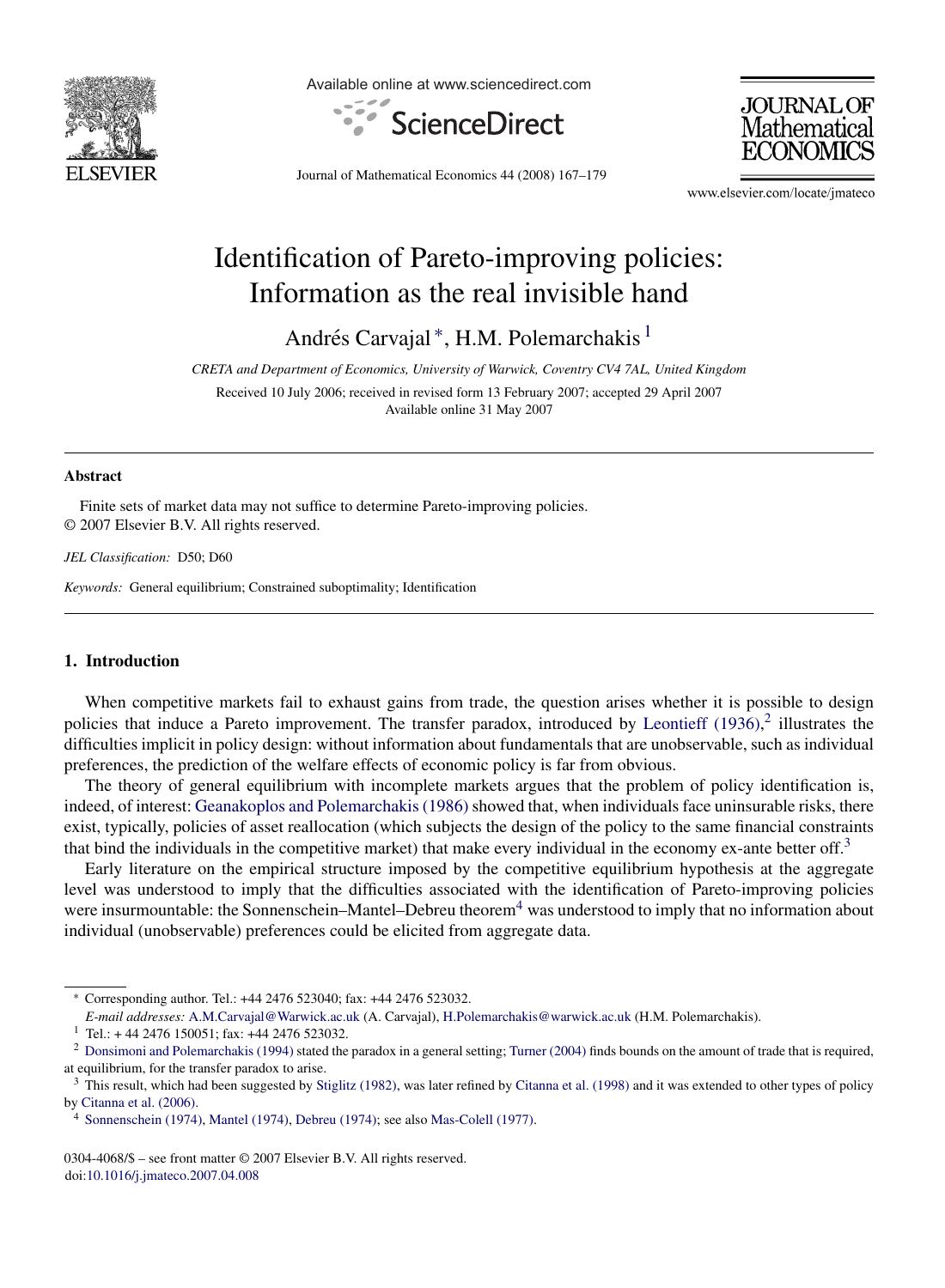Very perceptively, however, [Brown and Matzkin \(1990, 1996\)](#page--1-0) introduced an element that was missing in the discussion of the empirical implications of the competitive equilibrium model: the effects of perturbations to individual endowments yield testable restrictions on the graph of the equilibrium correspondence of a standard exchange economy. This idea was exploited by [Chiappori et al. \(2004\),](#page--1-0) [Matzkin \(2005\)](#page--1-0) and [Carvajal and Riascos](#page--1-0) [\(2005\),](#page--1-0) to show that, in economies without uncertainty, the graph of the equilibrium correspondence can be used to identify individual preferences.

The argument for identification extends to economies with uncertainty and an incomplete asset market, as was shown by Kübler et al. (2002) and [Carvajal and Riascos \(2006\); b](#page--1-0)ut the extension requires the observation of relatively open subsets of the graph of the correspondence.

Here, we show that finite data sets of equilibrium information may be insufficient for the identification of Paretoimproving policies, let alone of preferences. We restrict our attention to the types of policies considered by the original argument of [Geanakoplos and Polemarchakis \(1986\), a](#page--1-0)nd show that finite data sets need not suffice for the identification of individual marginal utilities of income in different states of the world.

The intuition for this failure of identification of Pareto-improving asset reallocations is straightforward: Paretoimproving policies exist when market incompleteness allows the vectors of marginal utilities of revenue across states of the world of different individuals to diverge from co-linearity even at equilibrium. But, with vectors of marginal utilities of revenue that are neither identified nor collinear, Pareto-improving policies are unclear: on the basis of observed data, a profile of preferences in which the policy leaves at least one individual worse off cannot be ruled out.

### **2. Not everything will do**

Consider a finite, two-period economy with uncertainty. Suppose that there are *I* individuals, *S* states of nature and *L* commodities, with commodity 1 acting as numeraire, and that there are  $A < S$  linearly independent numeraire assets. Denote asset payoffs in state *s* by  $r_s \in \mathbb{R}^A$ .

Let U be the class of all strongly concave and strictly monotone  $\mathbb{C}^2$  functions  $v : \mathbb{R}^L_+ \to \mathbb{R}$ .

For individual *i*, contingent on state *s*, endowments are  $e^i_s \gg 0$  and preferences are  $u^i_s \in U$ . There is no date-zero consumption, so a consumption plan is  $x = (x_s)_{s=1}^S$ . Ex-ante preferences are  $U^i(x) = \sum_{s=1}^S u^i_s(x_s)$ .

Let  $p_s \in \mathcal{P} = \{p \in \mathbb{R}_{++}^L : p_1 = 1\}$  be commodity prices contingent on state *s*, and let  $p = (p_s)_{s=1}^S$ . Denote asset prices by  $q$ , and let  $z^i$  be individual *i*'s portfolio of assets.

If  $(q, p, (z^i, x^i)_{i=1}^I)$  is a financial markets equilibrium of this economy, then, generically in the space of economies, there exists a redistribution of individual asset holdings that makes every individual in the economy ex-ante better off [\(Geanakoplos and Polemarchakis, 1986\).](#page--1-0) That is, for some  $(dz^i)_{i=1}^I$ , with  $\sum_i dz^i = 0$ , it is true that, for all *i*,  $dU^i =$  $\sum_s du_s^i > 0$ , where  $du_s^i$  is the (spot) general equilibrium welfare effect resulting from revenue transfers  $(r_s \, dz^j)_{j=1}^I$  at spot equilibrium  $(p_s, (x_s^j)_{j=1}^I)$  in exchange economy  $(u_s^j, e_s^j + r_s z^j(1, 0, \ldots, 0))_{j=1}^I$ .

Suppose that, after asset markets have closed, a planner who knows the asset market and who has observed asset prices, *q*, and individual portfolios,  $(z^i)_{i=1}^I$ , but who does not know the fundamentals of the economy, namely statecontingent endowments and preferences, attempts to design one such asset redistribution. From an application of the transfer paradox, it follows, with minor qualifications, that this task is impossible: the appropriate policy is not identified from observation of data from the asset markets alone.

**Proposition 1.** *Information from asset markets does not identify Pareto-improving policies*. *Let* (d*z<sup>i</sup>* ) *I <sup>i</sup>*=<sup>1</sup> *be an asset redistribution*:  $\sum_i dx^i = 0$ ; *if for each state there is at least one individual whose income and utility are perturbed* (namely,  $r_s dz^i \neq 0$  and  $du_s^i \neq 0$ ), then there exists an alternative ex-ante economy,  $((\tilde{u}_s^i, \tilde{e}_s^i)_{s=1}^S)_{i=1}^I$ , that

1. *cannot be ruled out on the basis of observed data: this economy has a financial markets equilibrium*,  $(\tilde{q}, \tilde{p}, (\tilde{z}^i, \tilde{x}^i)_{i=1}^I)$ , that is consistent with the observed data in the sense that  $\tilde{q} = q$  and, for every individual,  $\tilde{z}^i = z^i$ ; *and*